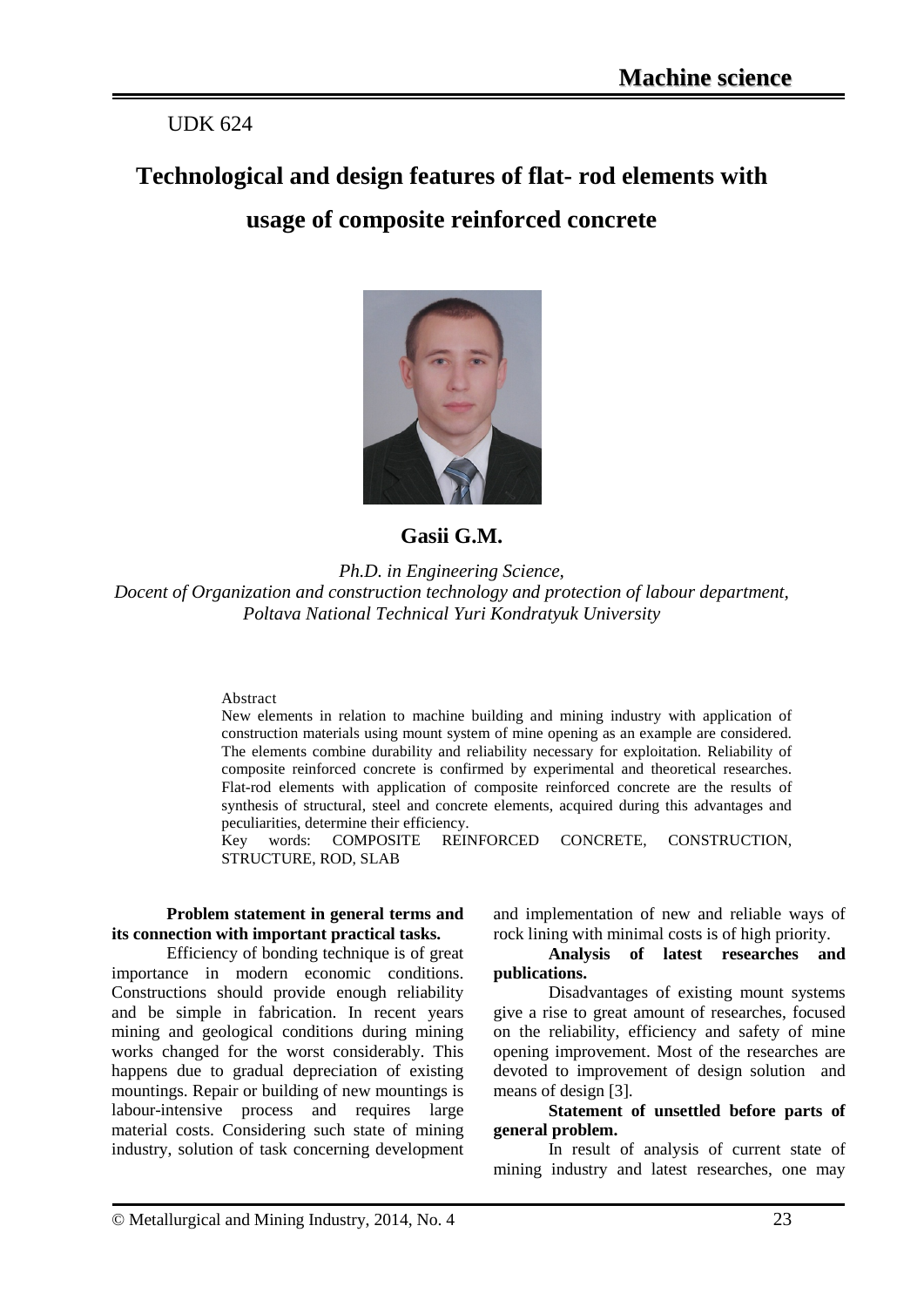conclude that today the question of development and study of new ways for secure mounting remains unsolved.

#### **Statement of a problem.**

To develop new flat-rod elements of rock lining with the usage of composite reinforced concrete and to study their technological and design features.

### **Base material for research**.

Having analyzed the fulfilled research [1, 2], advantages and disadvantages of existing mountings [3], the new type of mounting construction was suggested - composite reinforced concrete structural support systems. Assignment of such systems is to provide heavy duty of opening due to increase ofmounting holding capacity. Main point of such constructions is in reduction of production costs, installation lead time and in securing of necessary stiffness and integrity. Support system consists of steel cancellation structure and reinforced concrete slab (fig.1).

Suggested mountings may be used during development of underground deposits and laying of horizontal, vertical and inclined openings. Design feature of mounting is that the steel lattice in it works together with reinforced concrete slab, herein the slab replaces the top boom of framed – archy systems and fulfills preventive function. Such space system of mountings has great stiffness.



**Figure 1.** Plane-rod element of composite reinforced concrete structural system

reinforced concrete slab; 2 – steel tube; 3 – lattice element; 4 - flange

During design of mountings there is a task to get rid of the disadvantages of steel and concrete elements. The question concerning the choice of strength grade of concrete, steel tubes grade, acceptance of reinforcement ratio is of great importance.

Basic materials for manufacturing of such support system are concrete and steel tubes. Heavy concrete of the following project classes В12,5; В15; В20; В25; В30; В40; В45 should be applied. Steel electric-welded tubes should be used.

Technological peculiarity of developed mounting system is that they are assembled from separate parts (figure 1). Combination of elements into mounting construction is made with the help of flanges. During assemblage there may be some tolerances across the length of elements, but if the tolerances are significant (more than 0.6 sm), it will be impossible to remove them by simple bolt tensioning, special means, which are applied for usual flange mounting, must be used. It is not allowed thread of a screw torn, if it falls outside the range of the middle diameter of the screw in depth or their length exceeds 8 % of the total screw length in helical curve.

Combined action of steel rods and reinforced concrete slab is provided due to the reliable joint connections.

### **Conclusions and prospects for the development in this direction.**

Design and technological features of the developed support system allow to save on material due to their rational use - reinforced concrete slab protects from the rock fall, takes up pressure from the ground and equidistributes it into steel elements of the lattice. Usage of developed design elements allows to road lining in deep depth. It is stated that elements of support construction work together under loads. The way of combination of reinforced-concrete and steel elements provide holding capacity of all the construction.

## **References**

- 1. Storozhenko L.І., Ermolenko D.A., Gasіy G.M., Gladchenko Yu.L. (2012). Experimental research of models of structural cable-stayed steel and concrete structure. *Galuzeve mashinobuduvannya, budіvnitstvo.* No 3. p. 243–249.
- 2. Storozhenko L.І., Timoshenko V.M, Nizhnik O.V., Gasіi G.M., Murza S.O. *Doslіdzhennya і proektuvannya stalezalіzobetonnikh strukturnikh konstruktsіy* [Research and designing of composite reinforced concrete of structural construction]. Poltava, ASMІ, 2008, 262 p.
- 3. Buys B. J., Heyns Р. S., Loveday P. W. (2009). Rock bolt condition monitoring using ultrasonic guided waves. *The*